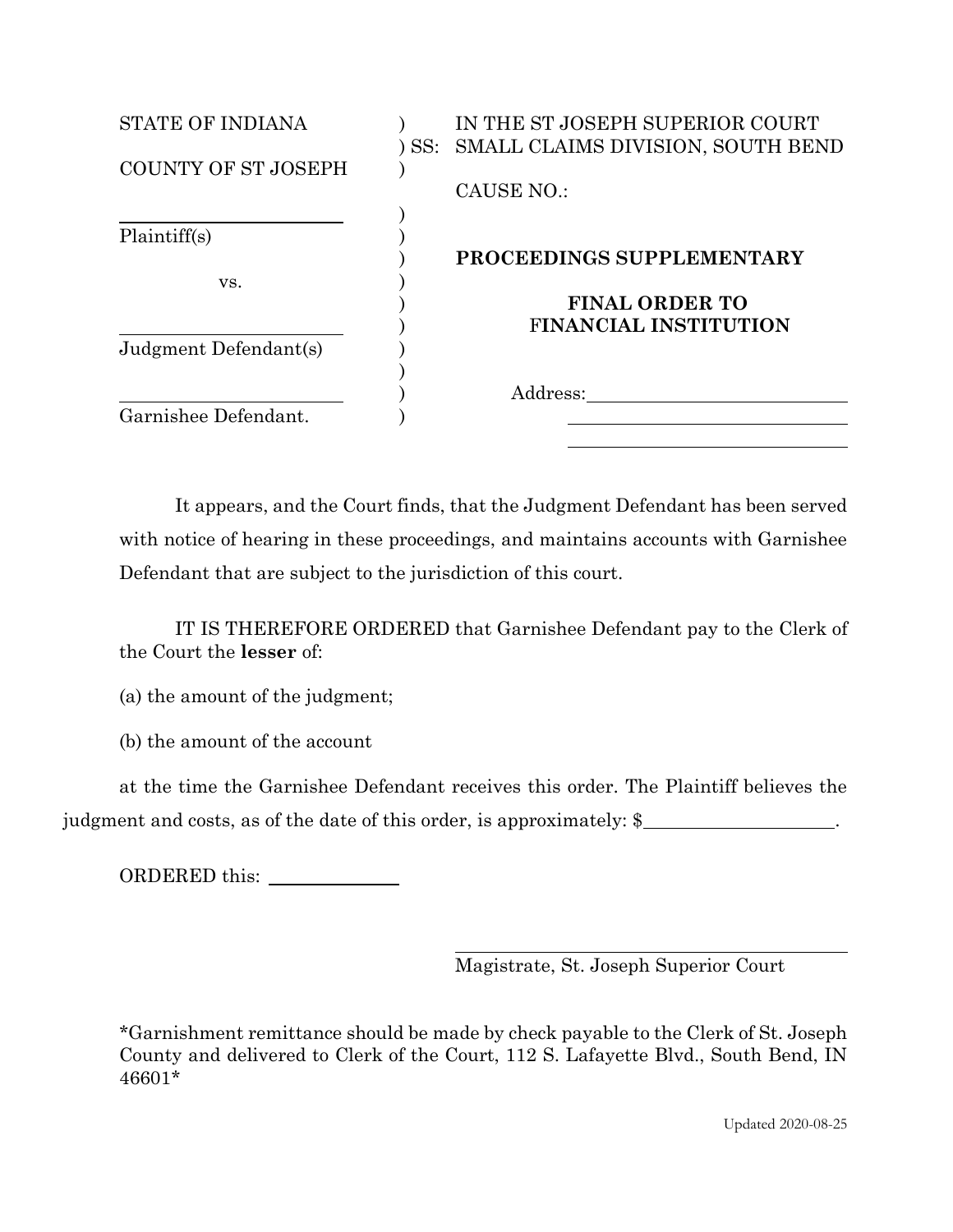## **NOTICE OF DEBTOR RIGHTS**

The judgment debt can be collected from income you receive or property you own unless the income or property is protected from collection. If it is protected, it is called "exempt."

When you appear in Court, you will be asked to describe the property you own and the amount of income you have. You cannot be jailed for not paying your debts. You can, however, be arrested if you ignore a Court order that requires you to appear.

When you appear, you will meet with a representative of the creditor that was awarded a judgment against you. You may attempt to reach an agreement to make payments toward your debt. **However, you have the right to appear before a Judge. You should request to appear before the Judge if the judgment holder will not agree that certain income or property listed below is exempt.** 

## **EXAMPLES OF EXEMPT INCOME:**

• **Wages:** The federal minimum hourly wage is currently \$7.25. A part of minimum wage earnings cannot be garnished. The part that cannot be garnished is the lesser of (a) 30 hours of minimum wage earnings (which is \$217.50) or (b) seventy-five percent (75%) of your net earnings. Here is an example of how (a) and (b) work:

**Example:** if your net income is \$300.00 a week, you could be garnished in the amount of **\$82.50 (\$300.00 - \$217.50 = \$82.50**) [calculation (a) – note how the exempt amount of \$217.50 is first subtracted and set apart from your net income, to leave the balance that may be subject to garnishment]

**or** in the amount of**:**

\$75.00 (\$300 x  $.25 = $75$ ) [calculation (b) – since calculation (b) requires seventy-five percent (75%) of your net income to be exempt, you calculate the remaining percentage-twenty-five percent (25%) – of your net income.]

Since \$75.00 is less than \$82.50, the amount garnished should be \$75.00. The higher amount of income remaining, \$225.00 in this example (seventy-five percent (75%) of your net earnings), is exempt. This exemption is usually applied automatically.

- All Social Security benefits, and certain retirement accounts, such as an IRA.
- All Veterans Administration**,** Unemployment Compensation and Workers Compensation benefits.

## **EXAMPLES OF EXEMPT PROPERTY**

• Intangible Personal Property (cash, bank accounts, etc.) up to a Maximum of \$400.00.